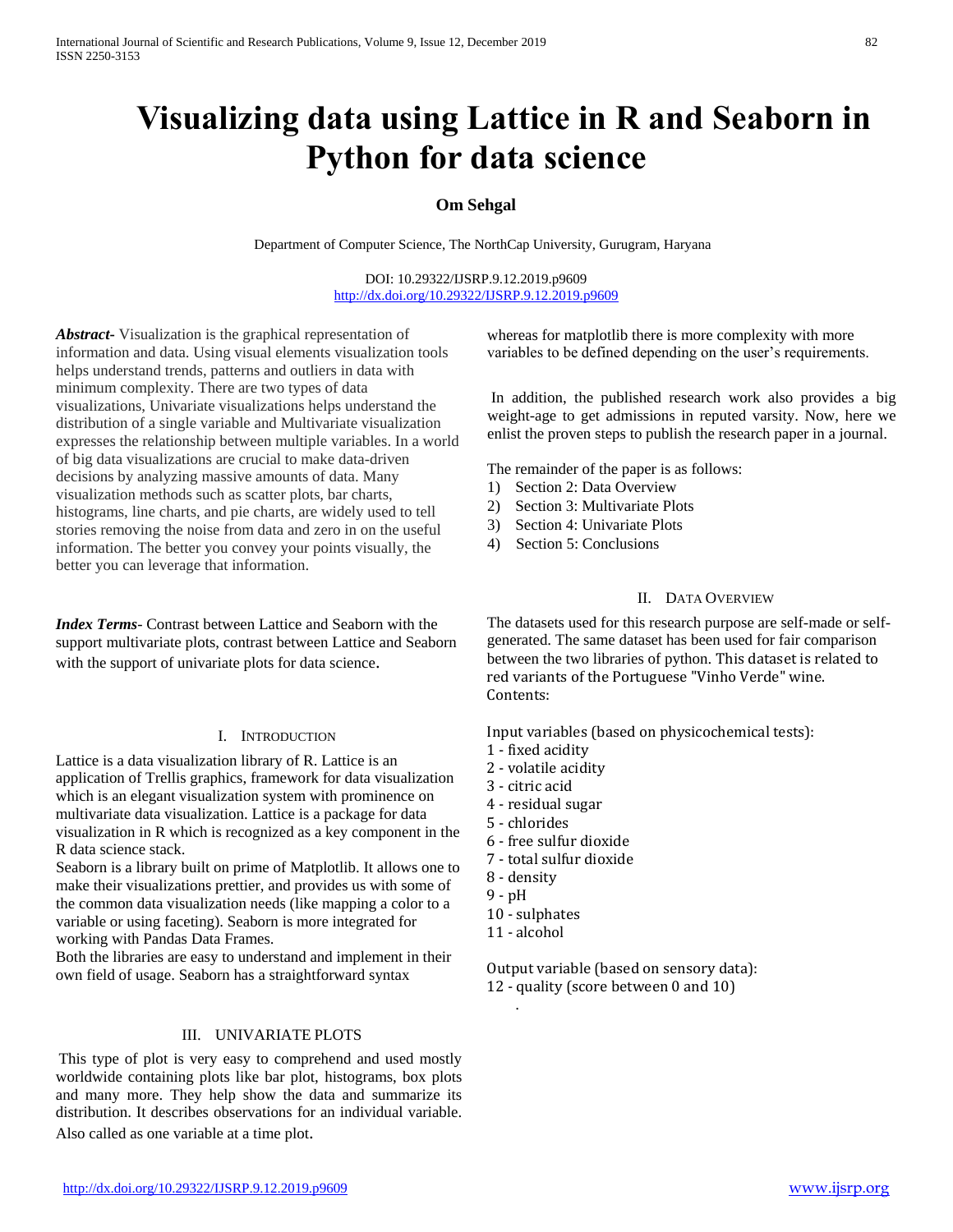International Journal of Scientific and Research Publications, Volume 9, Issue 12, December 2019 83 ISSN 2250-3153

## *A. Histogram/Density Plot*

 $3.5$ 

3.0 2.5  $20$ 1.5

 $1.0$ 

 $0.5$ 

 $0.0$ 

A Histogram lets you come upon the spread of frequency of a set of continuous data. Allows inspection of underlying distribution.

- Third Quartile
- Maximum

Box plots graphically summarize groups of data through their quartiles.

 **Figure 1.1 – Histogram with Seaborn**  $3.2$  $26$  $2.8$  $3.0$  $3.6$  $3.4$  $3.8$  $40$ pH

**Figure 2.1 –** *Box Plot with Seaborn* 



**Figure 3.2 –** *Box Plot with Seaborn*



**Figure 2.2 – Histogram with Lattice** 

Given similar datasets to the 2 libraries, we see that lattice's visualization concentrates more on how the data is spread whereas in the visualization by Seaborn, primary focus is on where the spread of data is thick, with the line known as the KDE or Kernel Density Estimate along it, the visualization is able to show how the course of the distribution is.

# *B. Box Plot/Whisker Plot*

Box and whisker plots display the 5 – number summary of a set of data. 5 parts:

- Minimum
- **First Quartile**
- Median (Second Quartile)



When both libraries are provided with the same dataset the lattice's visualization the median is represented by a dot with big intervals on x-axis whereas the visualization with Seaborn color's itself and represents the median by a line and with small intervals on x-axis making the plot easily graspable and captivating.

### IV. MULTIVARIATE PLOTS

Multivariate visualizations include the much commonly used scatter plot, heat maps, cluster maps and much more.

*A. Scatter Plot*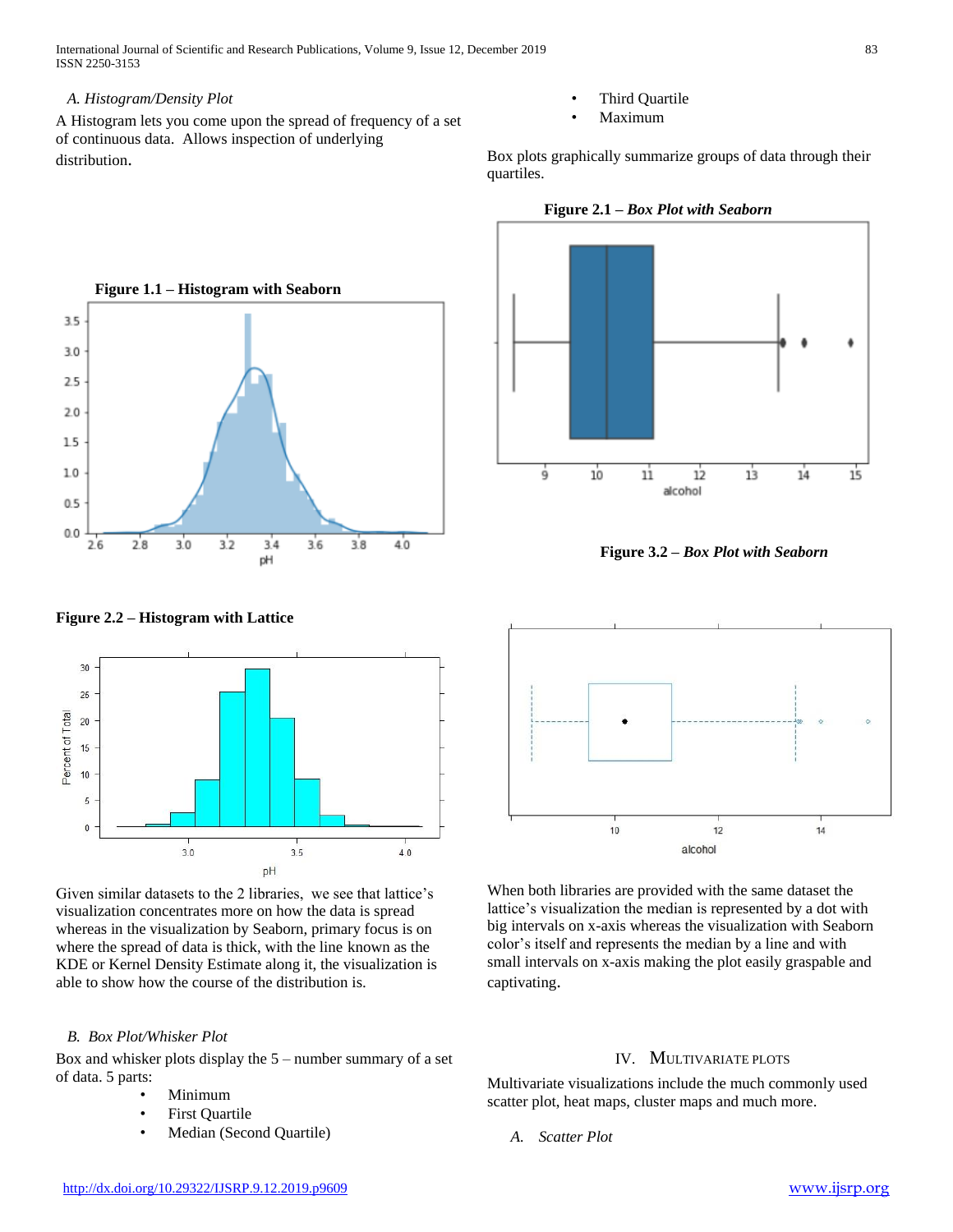International Journal of Scientific and Research Publications, Volume 9, Issue 12, December 2019 84 ISSN 2250-3153

This represents values using dots for 2 different variables. This method of plotting using dots gives the concentration of data.





**Figure 3.2 – Scatter Plot with Lattice**



With the same dataset provided the lattice's visualization has high complexity with less visibility of the dots due to extensive overlapping whereas Seaborn provides us with presentable visualization providing colored dots with better visibility.

## *B. Heat map*

It is a very effective plot where individual values in a matrix are displayed as colors. one can understand the occurrence density of data around an observation. Used often to understand the correlation of the data values.

**Figure 4.1 –** *Heat map with seaborn*



**Figure 4.2 –** *Heat map with lattice*



Whereas the heat map generated by lattice is poorly detailed and not presentable. Provides us with an hierarchical relationship between values.

# V. CONCLUSION

Both the libraries seaborn and lattice are beneficial for visualization of data. Both the libraries produce a simple visualization quickly but when a clear-cut, presentable and explicit visualization is required, Seaborn is a cut above lattice providing each and every trivial characteristic for finer cognizance of the visualization.

Lattice works more with light visualization tools.